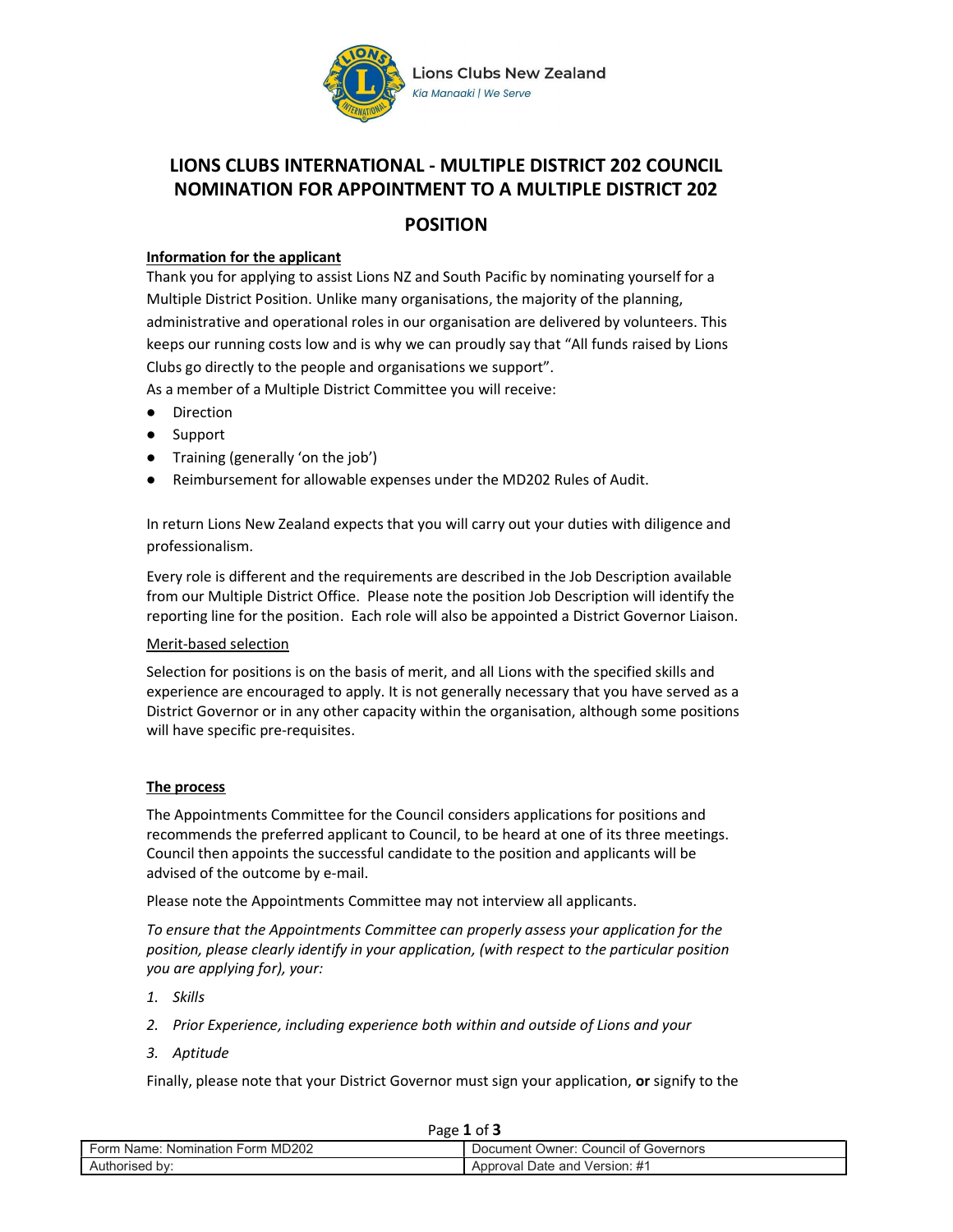

Multiple District Secretary by e-mail that they have sighted the application. This is not an endorsement, nor does the District Governor have to support your nomination in particular.

The signature of the District Governor simply signifies that they are aware of your application.

Finally, applications must be forwarded by e-mail to the MD Secretary at MD202.secretary@lionsclubs.org.nz by the advertised closing date.

#### Late nominations will not be considered.

Each application will be acknowledged by email.

Should you have questions on any of the above please contact the MD Secretary, Rhonda Kaire, on 021 712235.

#### Applicant Checklist

- I have read the Position Job description.  $\Box$
- I have completed the Nomination Form including current contact details  $\Box$
- $\Box$ The District Governor has signed the Nomination Form or e-mailed the
- $\Box$ acknowledgement.
- $\Box$ I have attached a Cover letter detailing my claim for the position and outlining my specific skills, experience and aptitude as it relates to the role. (Maximum 2 pages)

| Page 2 of $\sim$                 |                                      |
|----------------------------------|--------------------------------------|
| Form Name: Nomination Form MD202 | Document Owner: Council of Governors |
| Authorised by:                   | Approval Date and Version: #1        |